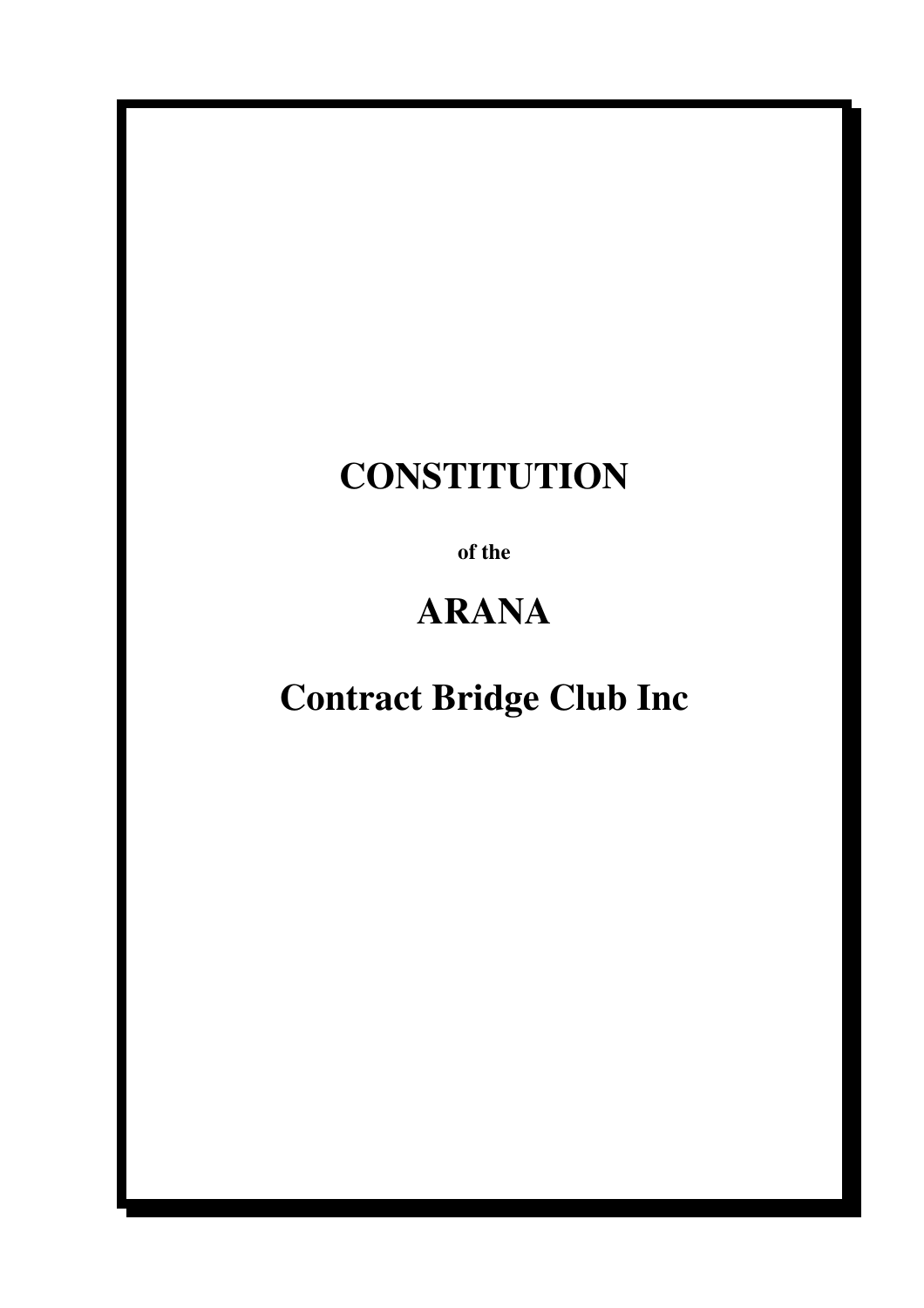### **Arana Contract Bridge Club Inc**

## **CONSTITUTION**

Original Printing: June 1992

 Amended: 18 February 2009 24 February 2009 27 August 2013 12 February 2019 18 December 2020

 Reprinted: December 2008 December 2013 February 2019 December 2020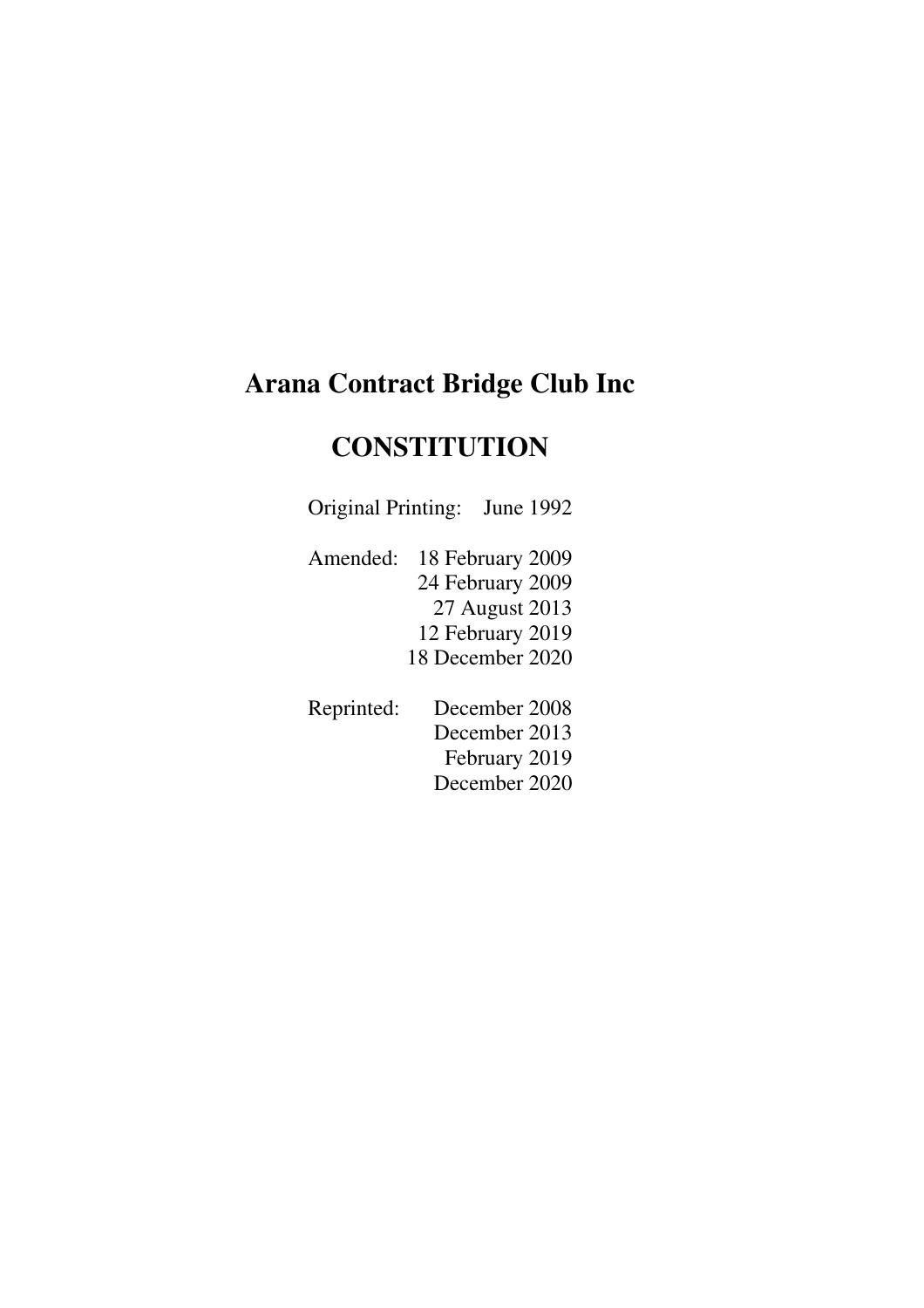#### **TABLE of CONTENTS**

| 14 |
|----|
|    |
|    |
|    |
|    |
|    |
|    |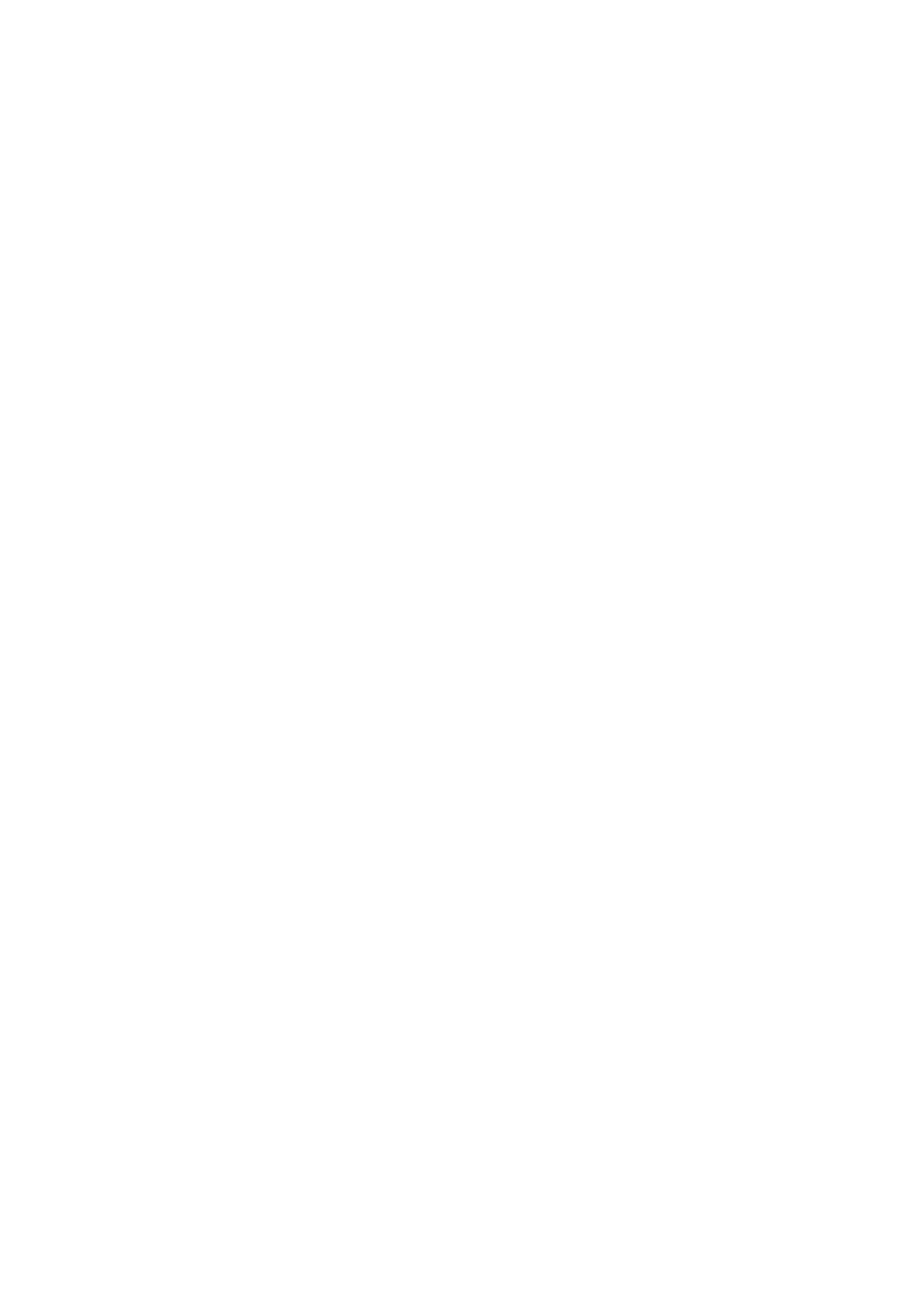## **CONSTITUTION**

#### **Name**

1. The name of the incorporated association shall be the

#### **Arana Contract Bridge Club Inc**

#### **Objects**

2. (1) The objects of the Association shall be:

- (a) The promotion, control and advancement of card games, particularly Contract Bridge, amongst its members;
- (b) The conducting of card tournaments;
- (c) To affiliate and co-operate with other organisations or associations whose aims and objects are like and similar;
- (d) Interpretation of the laws of all, or any, of the said games, and the settlement of disputes arising in relation thereto;
- (e) Establishment of club rooms;
- (2) The foregoing enumeration should not be deemed to restrict the power of the Association or its Committee, to take any action considered necessary or desirable in the interest of the players of all or any of the said games or of their organisations.

### **Powers**

3. The Powers of the Association are:

- (1) To take over the funds and other assets and the liabilities of the present unincorporated association known as the Arana Contract Bridge Club;
- (2) To subscribe to, become a member of and co-operate with any other association, club or organisation, whether incorporated or not, whose objects are altogether or in part similar to those of the Association provided that the Association shall not subscribe to or support with its funds any club, association or organisation which does not prohibit the distribution of its income and property among its members to an extent at least as great as that imposed on the Association under or by virtue of rule 27  $(10);$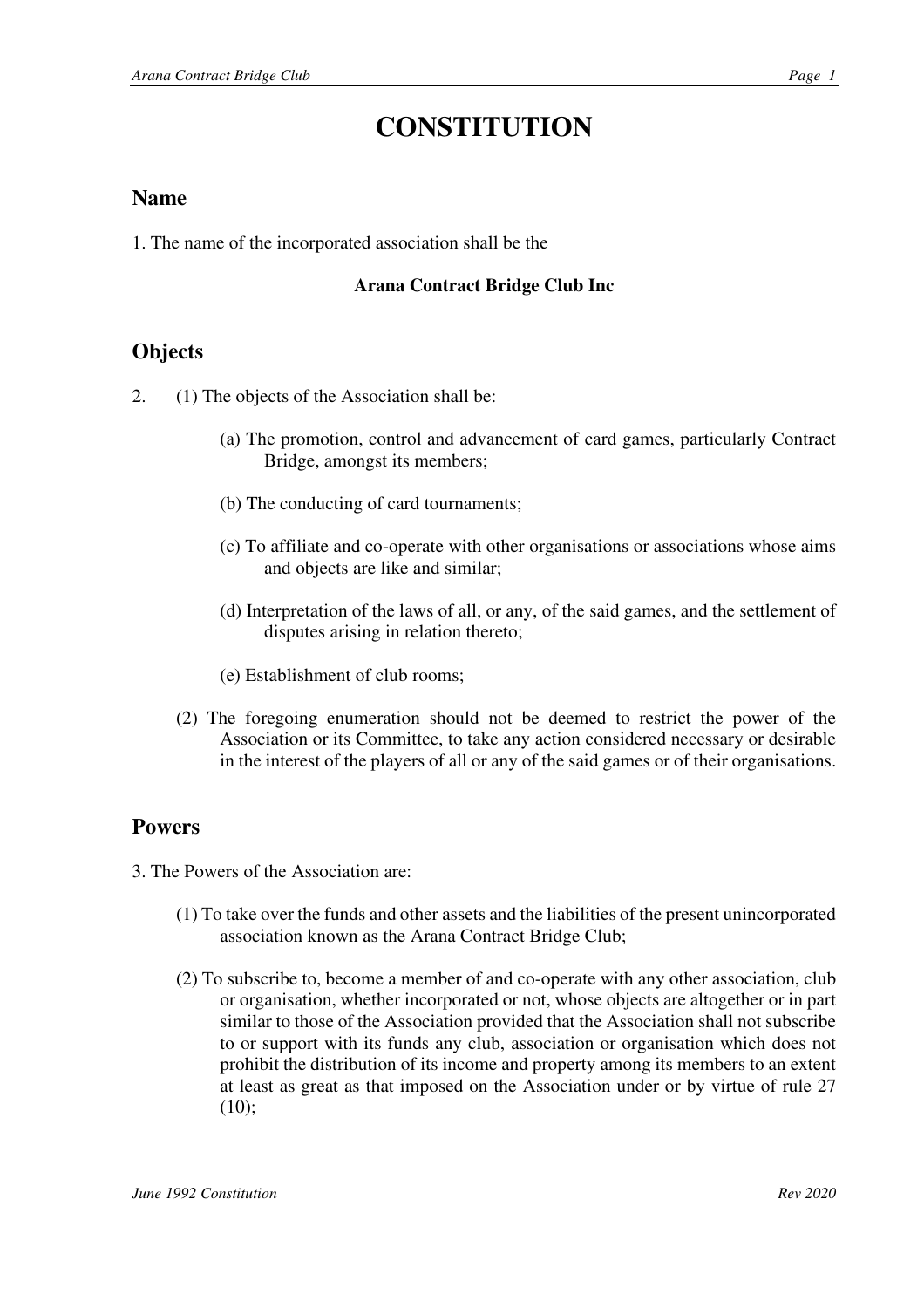- (3) In furtherance of the objects of the Association to buy, sell and deal in all kinds of articles, commodities provisions, both liquid and solid, for the members of the Association or persons frequenting the Association's premises;
- (4) To purchase, take on lease or in exchange, hire and otherwise acquire any lands, buildings, easements or property, real and personal, and any rights or privileges which may be requisite for the purposes of, or capable of being conveniently used in connection with, any of the objects of the Association: Provided that in case the Association shall take or hold any property which may be subject to any trusts, the Association shall only deal with the same in such manner as is allowed by law having regard to such trusts;
- (5) To enter into any arrangements with any Government or Authority that are incidental or conducive to the attainment of the objects and the exercise of the powers of the Association; to obtain from any such Government or Authority any rights, privileges and concessions which the Association may think it desirable to obtain; and to carry out, exercise and comply with any such arrangements, rights, privileges and concessions;
- (6) To appoint, employ, remove or suspend such managers, clerks, secretaries, and other persons as may be necessary or convenient for the purposes of the Association;
- (7) To remunerate any person or body corporate for services rendered, or to be rendered, and whether by way of brokerage or otherwise in placing or assisting to place or guaranteeing the placing of any unsecured notes, debentures or other securities of the Association or promotion of the Association or in the furtherance of its objects;
- (8) To construct, improve, maintain, develop, work, manage, carry out, alter or control any houses, buildings, grounds, works or conveniences which may seem calculated directly or indirectly to advance the Association's interests, and to contribute to, subsidise or otherwise assist and take part in the construction, improvement, maintenance, development, working, management, carrying out, alteration or control thereof;
- (9) To invest and deal with the money of the Association not immediately required in such manner as may from time to time be thought fit;
- (10) To take, or otherwise acquire, and hold shares, debentures or other securities of any company or body corporate;
- (11) In furtherance of the objects of the Association to lend and advance money or give credit to any person or body corporate; to guarantee and give guarantees or indemnities for the payment of money or the performance of contracts or obligations by any person or body corporate, and otherwise to assist any person or body corporate;
- (12) To borrow or raise money either alone or jointly with any other person or legal entity in such manner as may be thought proper and whether upon fluctuating advance account or over-draft or otherwise to represent or secure any moneys and further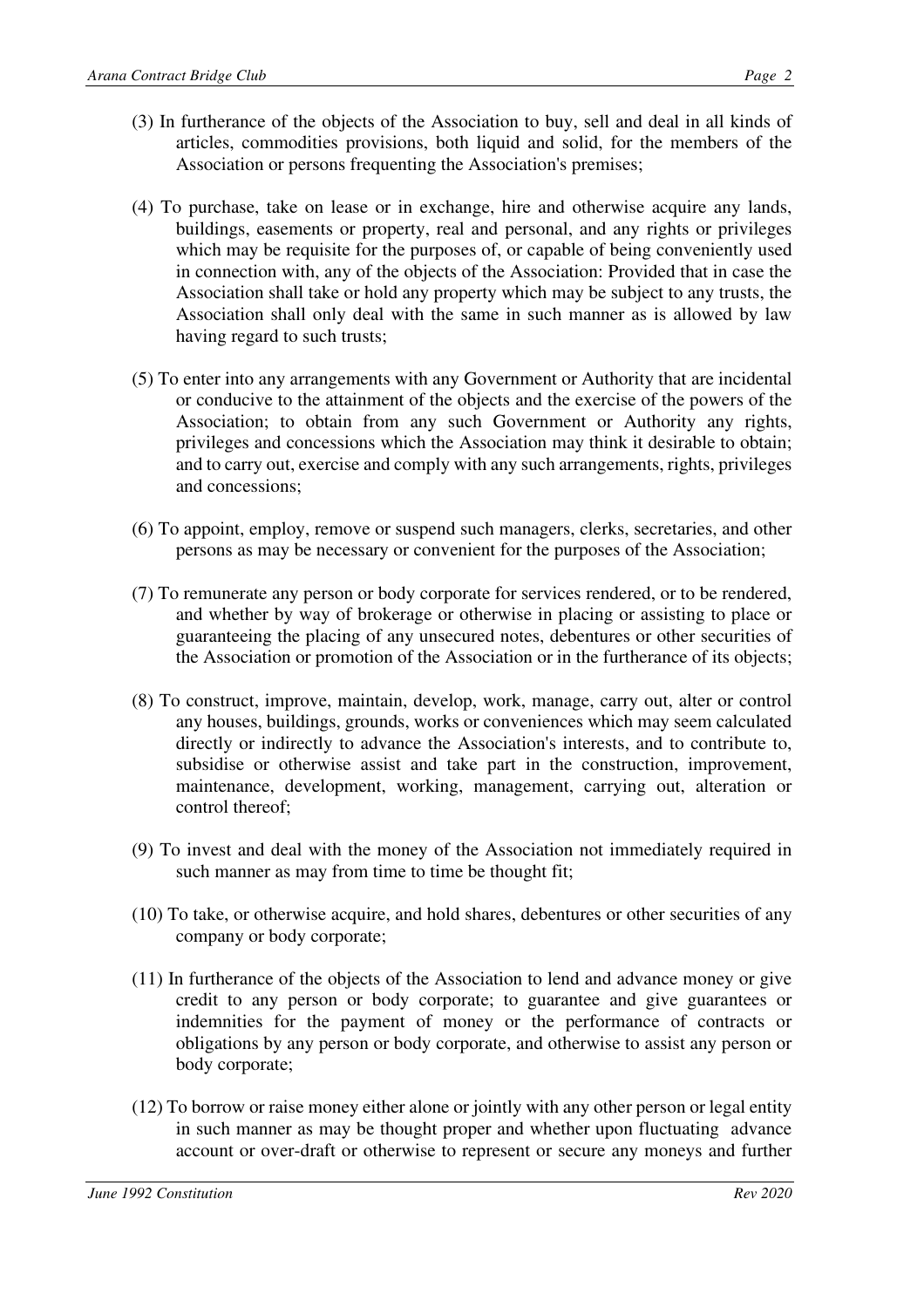advances borrowed or to be borrowed alone or with others as aforesaid by notes secured or unsecured, debentures or debenture stock perpetual or otherwise, or by mortgage, charge, lien or other security upon the whole or any part of the Association's property or assets present or future and to purchase, redeem or pay off any such securities;

- (13) To draw, make, accept, endorse, discount, execute and issue promissory notes, bills of exchange, bills of lading and other negotiable or transferable instruments;
- (14) In furtherance of the objects of the Association to sell, improve, manage, develop, exchange, lease, dispose of, turn to account or otherwise deal with all or any part of the property and rights of the Association;
- (15) To take or hold mortgages, liens or charges, to secure payment of the purchase price, or any unpaid balance of purchase price, of any part of the Association's property of whatsoever kind sold by the Association, or any money due to the Association from purchasers and others;
- (16) To take any gift of property whether subject to any special trust or not, for any one or more of the objects of the Association but subject always to the proviso in subrule (4);
- (17) To take such steps by personal or written appeals, public meetings or otherwise, as may from time to time be deemed expedient for the purpose of procuring contributions to the funds of the Association in the shape of donations, annual subscriptions, or otherwise;
- (18) To print and publish any newspapers, periodicals, books, or leaflets that the Association may think desirable for the promotion of its objects;
- (19) In furtherance of the objects of the Association to amalgamate with any one or more incorporated associations having objects altogether or in part similar to those of the Association and which shall prohibit the distribution of its or their income and property among its or their members to an extent at least as great as that imposed upon the Association under or by virtue of rule 27 (10);
- (20) In furtherance of the objects of the Association to purchase or otherwise acquire and undertake all or any part of the property, assets, liabilities and engagements of any one or more of the incorporated associations with which the Association is authorised to amalgamate;
- (21) In furtherance of the objects of the Association to transfer all or any part of the property, assets, liabilities and engagements of the Association to any one or more of the incorporated associations with which the Association is authorised to amalgamate;
- (22) To make donations for patriotic, charitable or community purposes;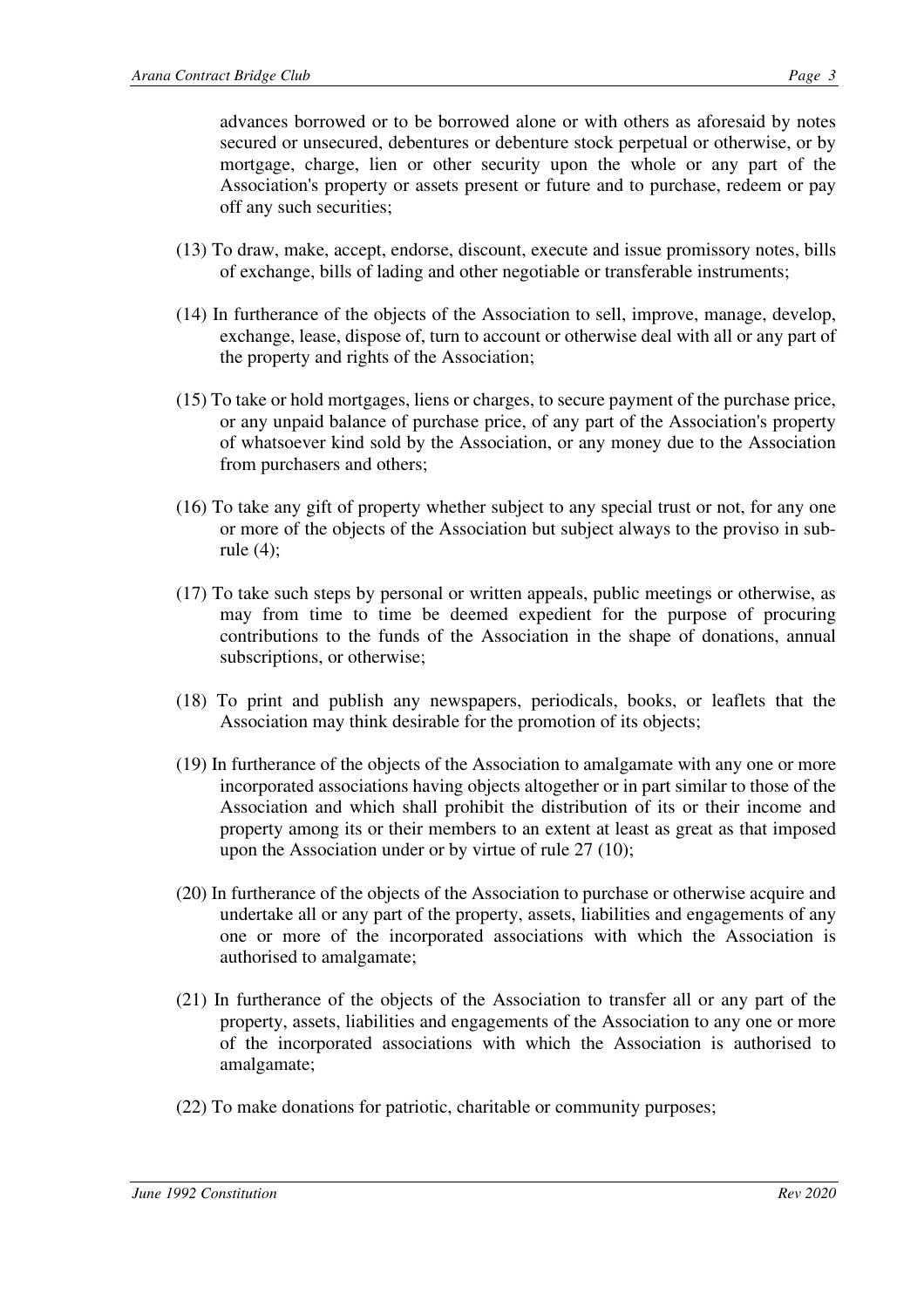(23) To do all such other things as are incidental or conducive to the attainment of the objects and the exercise of the powers of the Association.

#### **Classes of members**

- 4. (1) The membership of the Association shall consist of the following classes of members:
	- (a) Ordinary Members.
	- (b) Student Members.
	- (c) Honorary Life Members.
	- (2) (a) Ordinary Members, namely persons who have been proposed as members, accepted by Committee, and become financial, shall be deemed to be members of the Association.
		- (b) Bona fide students under the age of 25 may, on application, be granted Student Membership - the fee to be half annual rates.
		- (c) Honorary Life Membership may be granted to members for meritorious service to the Association upon the recommendation of the Committee confirmed at the Annual General Meeting of the Association. An Honorary Life Member shall not be obliged to pay any subscription but shall otherwise be subject to the same obligations and entitled to the same privileges as other members.
	- (3) The number of members of each class of membership may be limited by the Management Committee.

### **Membership**

- 5. (1) Every person who at the date of incorporation of the Association was a member of the unincorporated Association and who on or before the day of incorporation agrees in writing to become a member of the Association shall be admitted by the Management Committee to the same class of membership of the Association as that member held in the unincorporated Association, and shall not be required to pay any subscription until the next due date for payment of that subscription.
	- (2) Every applicant for Ordinary Membership or Student Membership of the Association [other than Ordinary Members or Student Members of the unincorporated Association referred to in sub-rule (1)] shall make application for membership in writing signed by the applicant in such form as the Management Committee from time to time prescribes.
	- (3) Every nomination for Honorary Life Membership of the Association in respect of persons [other than Honorary Life Members of the unincorporated Association referred to in sub-rule (1)] shall be made by one financial member of the Association and seconded by two financial members. The nomination shall be made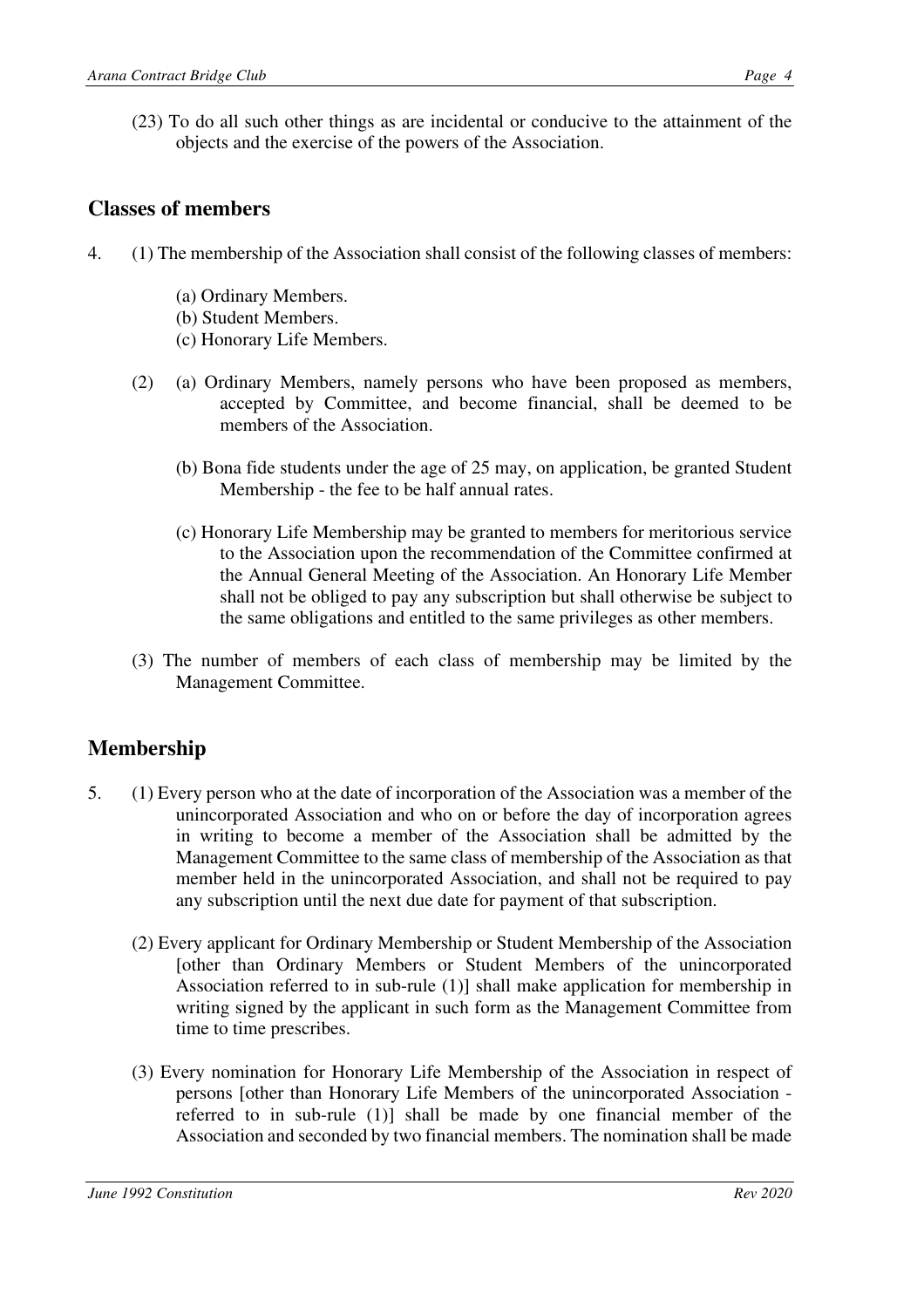in writing signed by the proposer and two seconders and shall be in such form as the Management Committee from time to time prescribes.

#### **Membership fees**

- 6. (1) The membership fees shall be such sum as the members shall from time to time at any general meeting so determine.
	- (2) The membership fees for each class of membership, other than Honorary Life Membership, shall be payable at such time and in such a manner as the Management Committee shall from time to time determine.
	- (3) There shall be no membership fees for Honorary Life Membership

#### **Admission and rejection of members**

- 7. (1) At the next meeting of the Management Committee after the receipt of any application and the fee applicable for any class of membership, such application shall be considered by the Management Committee, who shall thereupon determine upon the admission or rejection of the applicant.
	- (2) Any applicant who receives a majority of the votes of the members of the Management Committee present at the meeting at which such application is being considered shall be accepted as a member to the class of membership applied for.
	- (3) Upon the acceptance or rejection of an application for any class of membership the secretary shall forthwith give the applicant notice of such acceptance or rejection.

#### **Termination of membership**

- 8. (1) A member may resign from the Association at any time by giving notice in writing to the Secretary. Such resignation shall take effect at the time such notice is received by the Secretary unless a later date is specified in the notice when it shall take effect on that later date.
	- (2) The Management Committee shall consider whether a person's membership shall be terminated, if he or she –
		- (a) Is convicted of an indictable offence; or
		- (b) Fails to comply with any of the provisions of these Rules; or
		- (c) Has membership fees in arrears for a period of two months or more; or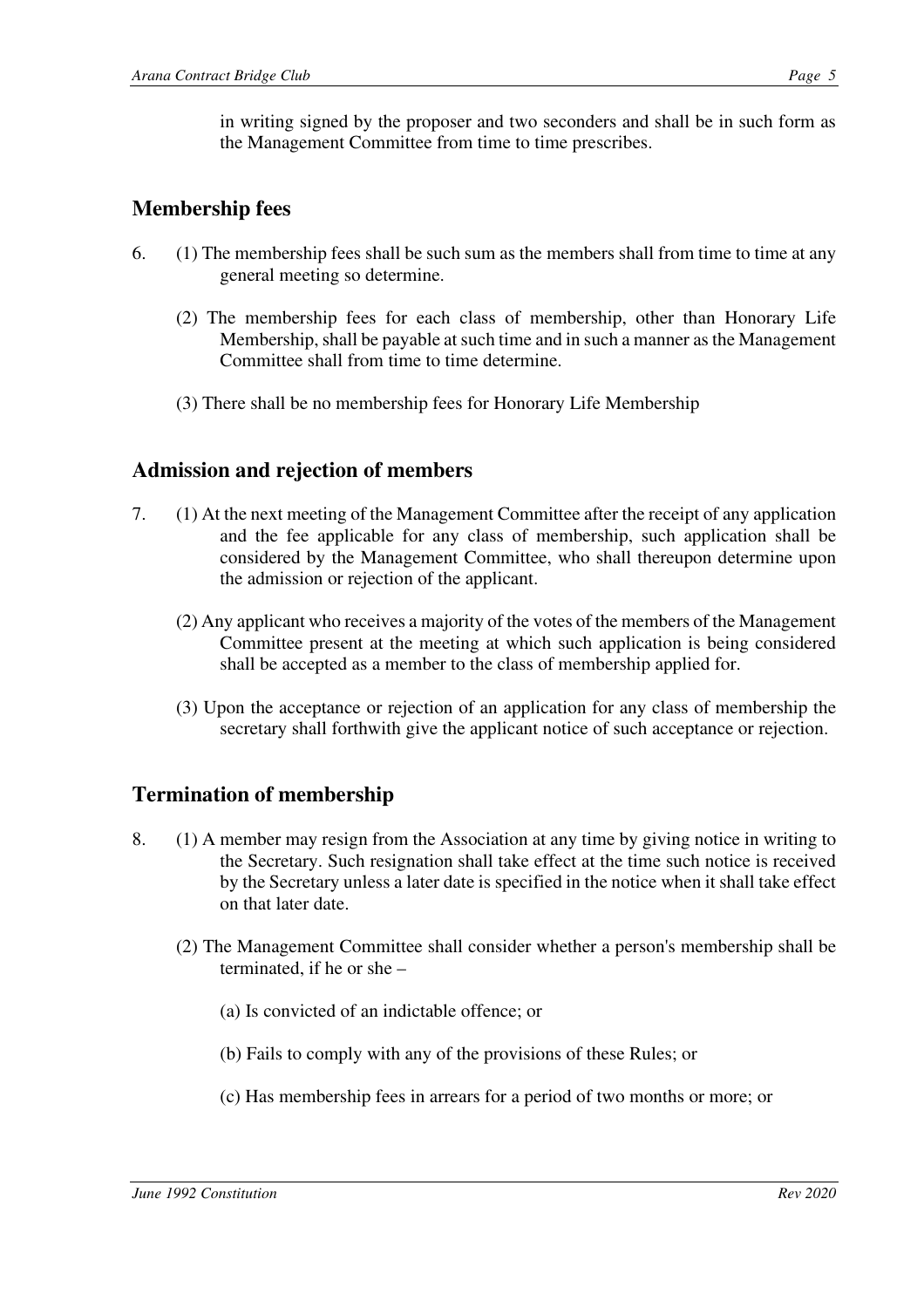- (d) Conducts himself or herself in a manner considered to be injurious or prejudicial to the character or interests of the Association.
- (3) A membership may be deemed to have lapsed if not renewed within 12 months of the 1 April in the year in which it is so due. Membership may be renewed within 12 calendar months from the 1 April upon the payment of the prescribed annual fee. After such time, membership will only be granted upon payment of the annual subscription and joining fee current at the time.
- (4) The member concerned shall be given a full and fair opportunity of presenting his or her case and if the Management Committee resolves to terminate his or her membership it shall instruct the Secretary to advise the member in writing accordingly.

#### **Appeal against rejection or termination of membership**

- 9. (1) A person whose application for membership has been rejected or whose membership has been terminated may, within one month of receiving written notification thereof, lodge with the Secretary written notice of his or her intention to appeal against the decision of the Management Committee.
	- (2) Upon receipt of a notification of intention to appeal against rejection or termination of membership the Secretary shall convene, within three months of the date of receipt by him or her of such notice, a general meeting to determine the appeal. At any such meeting the applicant shall be given the opportunity to fully present his or her case and the Management Committee or those members thereof who rejected the application for membership or terminated the membership subsequently shall likewise have the opportunity of presenting its or their case. The appeal shall be determined by the vote of the members present at such meeting.
	- (3) Where a person whose application is rejected does not appeal against the decision of the Management Committee within the time prescribed by these rules or so appeals but the appeal is unsuccessful, the Secretary shall forthwith refund the amount of any fee paid.
	- (4) Where a person whose membership has been terminated by Management Committee does not appeal against the decision within the time prescribed by these rules or so appeals but the appeal is unsuccessful, the Secretary shall forthwith refund the amount of any fee paid on a pro rata basis.
	- (5) Where a member has appealed against a decision by Management Committee to terminate his or her membership, all membership rights and playing rights shall be, and remain, suspended until the matter is resolved.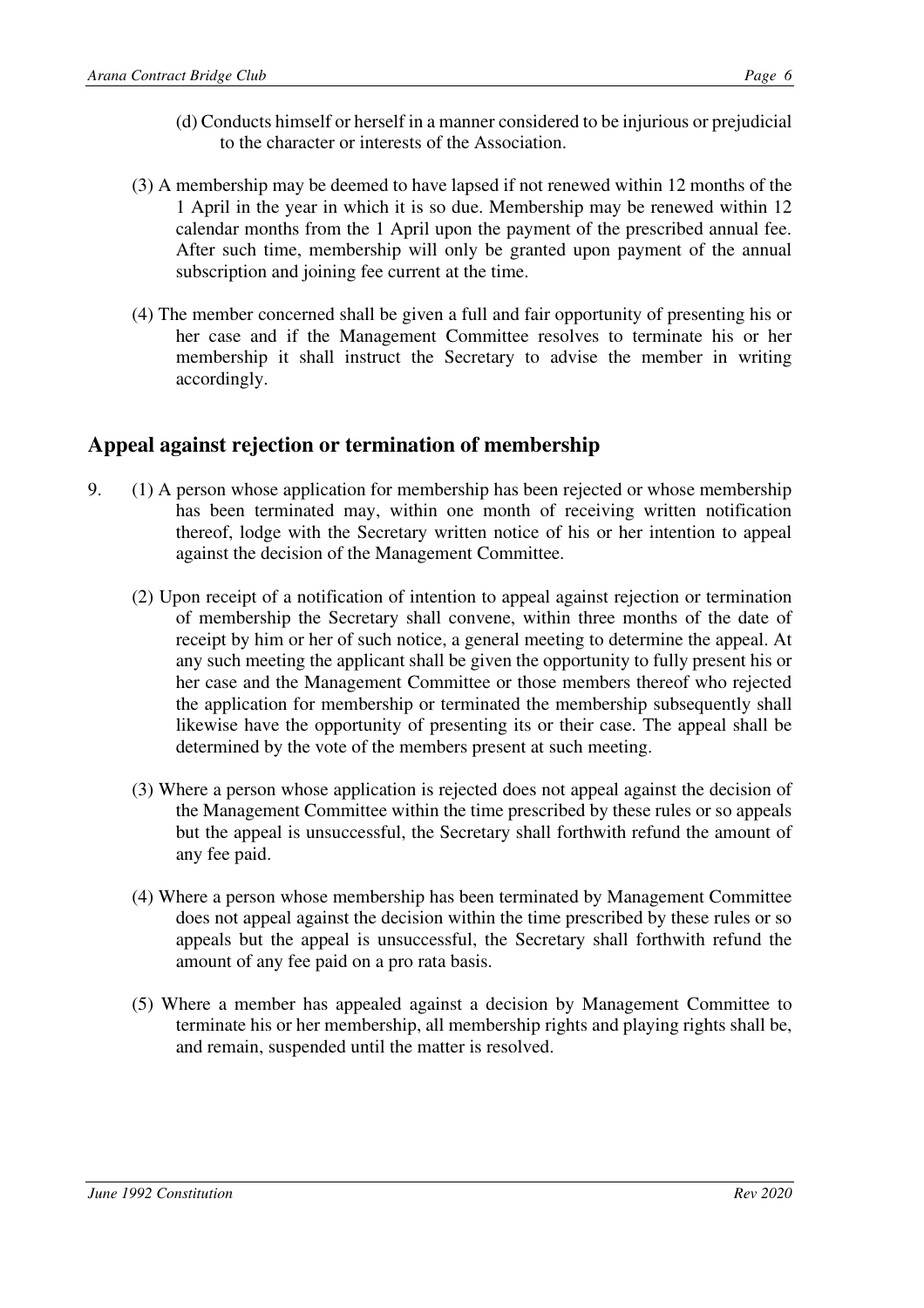#### **Register of members**

- 10. (1) The Management Committee shall cause to be kept, a Register in which shall be entered the names and addresses of all persons admitted to membership of the Association and the dates of their admission.
	- (2) Particulars also entered into the Register shall include deaths, resignations, terminations and reinstatements of membership and any further particulars as the Management Committee or the members at any general meeting may require from time to time.
	- (3) The register shall be open for inspection at all reasonable times by any member who previously applies to the Secretary for such inspection.

#### **Membership of management committee**

- 11. (1) The Management Committee of the Association shall consist of a President, Vice-President, Secretary, Treasurer, and three other members, all of whom shall be financial members of the Association, and may be elected or appointed at any general meeting.
	- (2) At the annual general meeting of the Association, all the members of the Management Committee for the time being shall retire from office, but shall be eligible upon nomination for re-election.
	- (3) The election of officers and other members of the Management Committee shall take place in the following manner:
		- (a) Any two members of the Association shall be at liberty to nominate any other member to serve as an officer or other member of the Management Committee.
		- (b) The nomination, which shall be in writing and signed by the member and his proposer and seconder, shall be lodged with the Secretary at least fourteen days before the annual general meeting at which the election is to take place.
		- (c) A list of the candidates' names with the proposers' and seconders' names shall be available for perusal by members at the place appointed for the annual general meeting immediately prior to the time set down for the commencement of the annual general meeting.
		- (d) If, at the commencement of the annual general meeting there is an insufficient number of candidates nominated, further nominations may be taken from the floor of the meeting.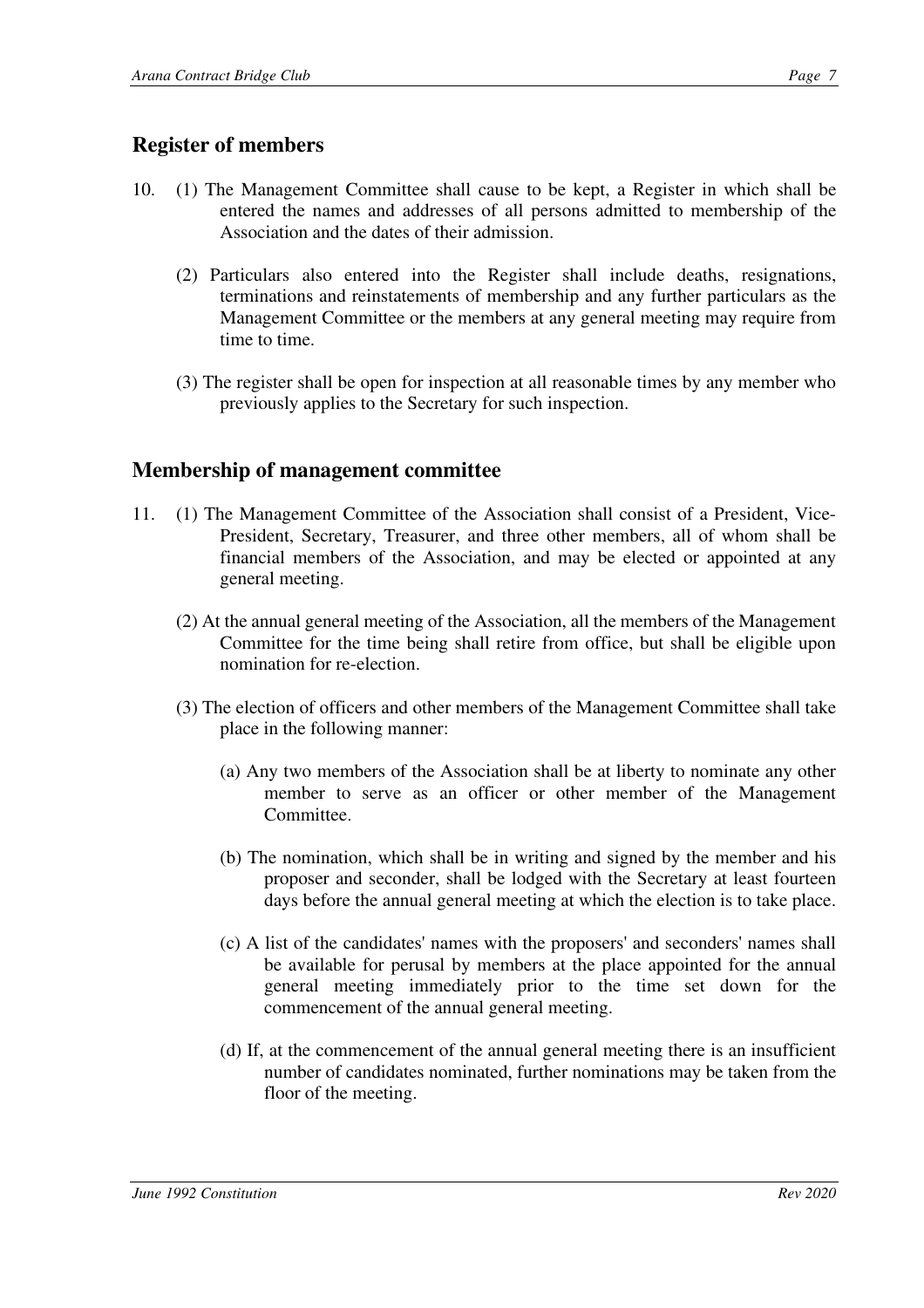- (e) The sense of all meetings shall, unless at least one-fifth of members present call for a ballot or division, be determined on the voices or upon a show of hands. Unless a ballot or division is so demanded, a declaration by the Chairman that a resolution has on a show of hands been carried unanimously, carried by a particular majority, or lost, and an entry to that effect in the book of proceedings of the meeting shall be conclusive evidence of the fact.
- 12. (1) Any member of the Management Committee may resign from membership of the Management Committee at any time by giving notice in writing to the Secretary but such resignation shall take effect at the time such notice is received by the Secretary unless a later date is specified in the notice when it shall take effect on that later date.
	- (2) Any member of the Management Committee may be removed from office at a general meeting of the Association where that member shall be given the opportunity to fully present his or her own case. The question of removal shall be determined by the vote of the members present at such a general meeting. Save as provided for in this paragraph, there is no right of appeal.

#### **Vacancies on management committee**

- 13. (1) In the event that not all positions on the Management Committee are filled at the annual general meeting or in the event of casual vacancies occurring between annual general meetings, the Management Committee shall have the power at any time to appoint members of the Association to fill such vacancies until the next annual general meeting.
	- (2) The continuing members of the Management Committee may act notwithstanding any casual vacancy in the Management Committee but if and so long as their number is reduced below the number fixed by or pursuant to these Rules as the necessary quorum of the Management Committee the continuing member or members may act for the purpose of increasing the number of members of the Management Committee to that number or of summoning a general meeting of the Association but for no other purpose.

#### **Functions of the management committee**

- 14. (1) Except as otherwise provided by these rules and subject to resolutions of the members of the Association carried at any general meeting, the Management Committee:
	- (a) Shall have the general control and management of the administration of the affairs, property and funds of the Association;
	- (b) Shall have the authority to interpret the meaning of these Rules and any matter relating to the Association on which these rules are silent.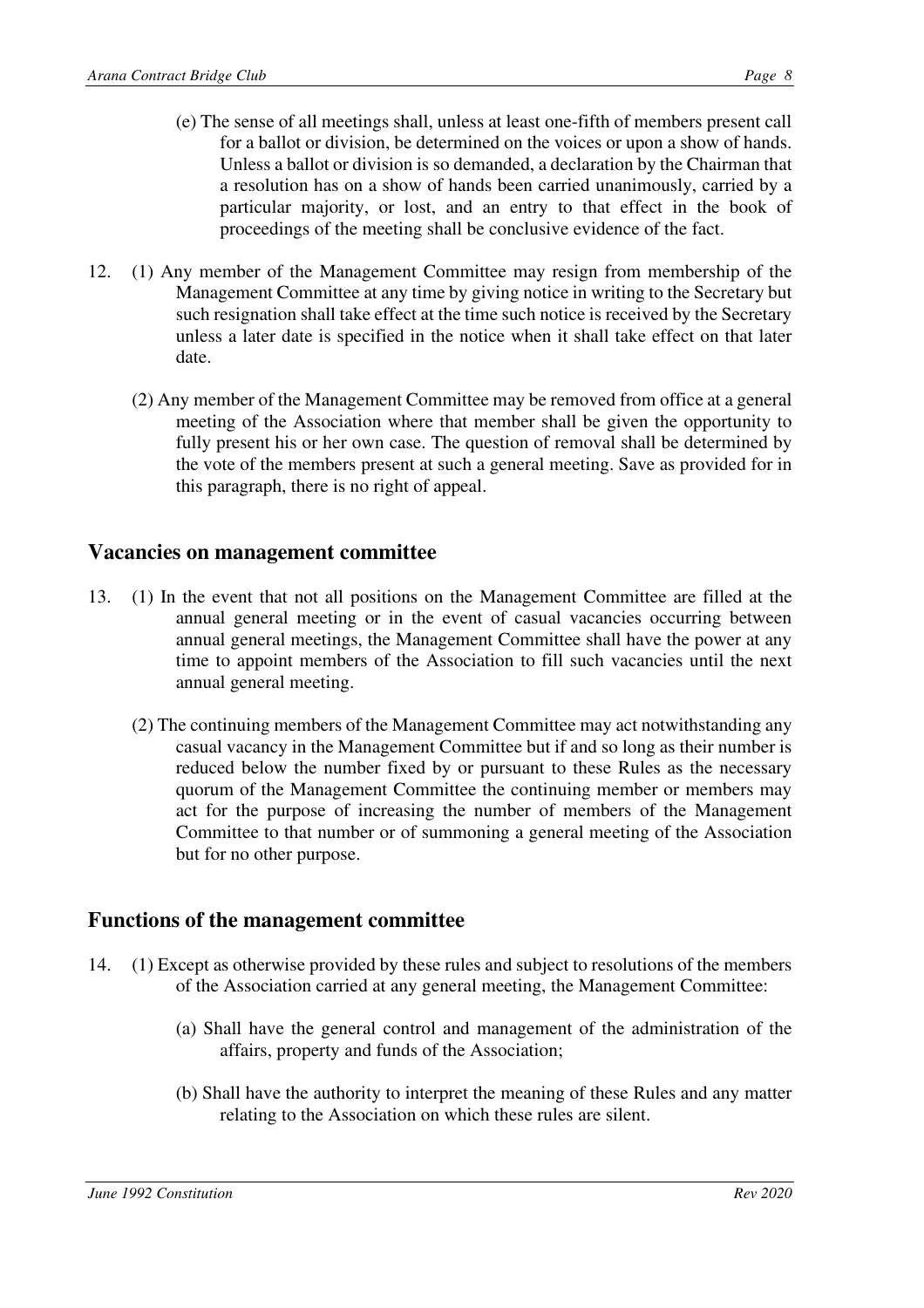- (2) The Management Committee may exercise all the powers of the Association:
	- (a) To borrow or raise or secure the payment of money in such manner as the members of the Association may think fit and secure the same or the payment or performance of any debt, liability, contract, guarantee or other engagement incurred or to be entered into by the Association in any way and in particular by the issue of debentures, perpetual or otherwise, charged upon all or any of the Associations property, both present and future, and to purchase, redeem or pay off any such securities;
	- (b) To borrow money from members at a rate of interest not exceeding interest at the rate for the time being charged by bankers in Brisbane for overdrawn accounts on money lent, whether the term of the loan be short or long, and to mortgage or charge its property or any part thereof and to issue debentures or other securities, whether outright or as security for any debt liability or obligation of the Association, and to provide and pay off any such securities;
	- (c) To invest in such manner as the members of the Association may from time to time determine.
	- (d) To set and determine competition entrance fees, table charges and other levies for members and visitors.

#### **Meetings of the management committee**

- 15. (1) The Management Committee shall meet at least once in every two calendar months to exercise its functions.
	- (2) Special Committee Meetings may be convened for any time or place by the Secretary after consultation with the President or his/ her deputy. If sufficient urgency for the meeting exists, the meeting may be convened at very short notice provided at least one half of the Committee members attend.
	- (3) At every meeting of the Management Committee a simple majority of a number equal to the number of members elected and/or appointed to the Management Committee as at the close of the last general meeting of the members shall constitute a quorum.
	- (4) Subject as previously provided in this rule, the Management Committee may meet together and regulate its proceedings as it thinks fit; Provided that questions arising at any meeting of the Management Committee shall be decided by a majority of votes, and in the case of equality of votes, the question shall be deemed to be decided in the negative.
	- (5) A member of the Management Committee shall not vote in respect of any contract or proposed contract with the Association in which he or she is interested, or any matter arising therefrom, and if he or she does so vote, his or her vote shall not be counted.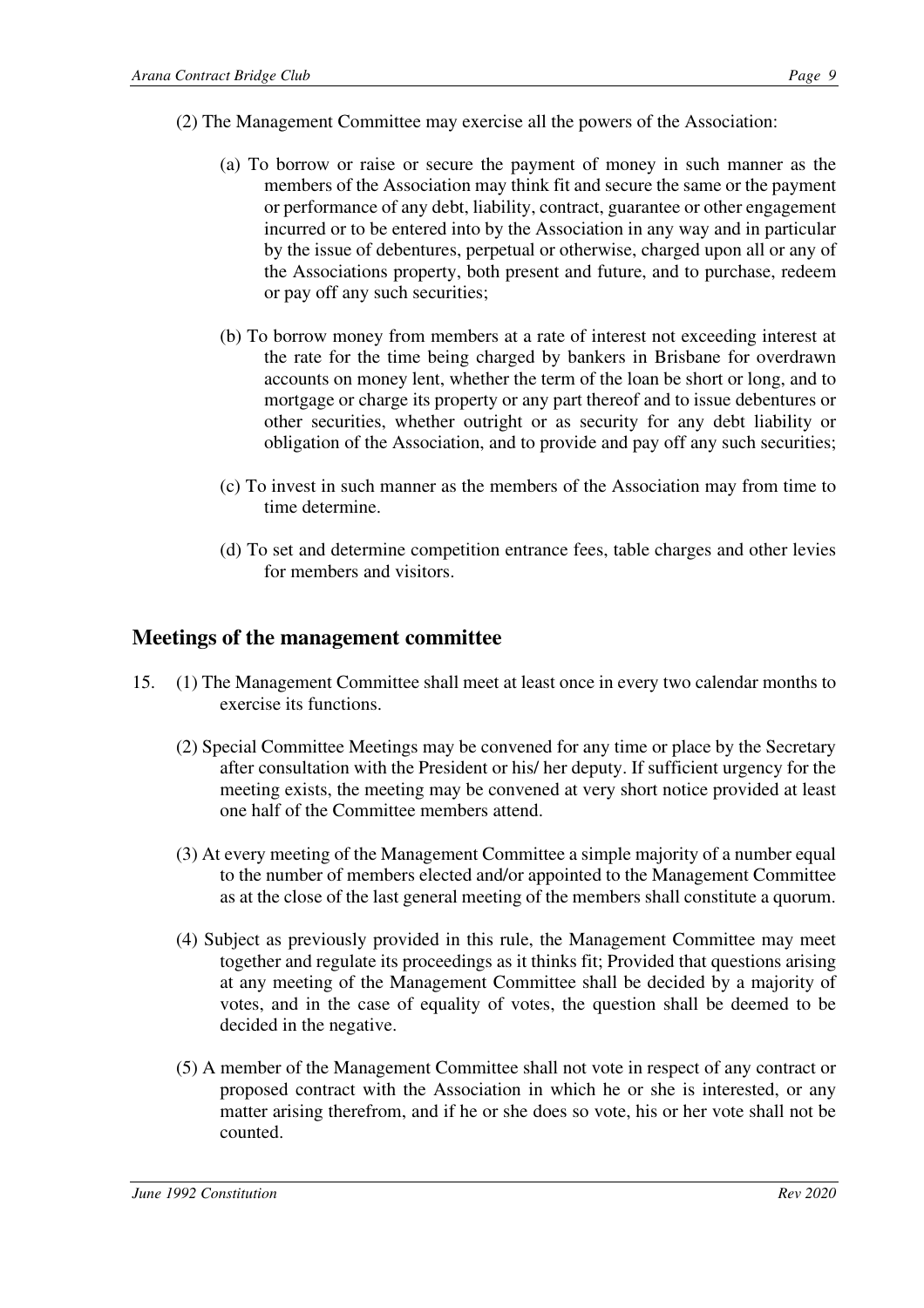- (6) Not less than seven days' notice shall be given by the Secretary to members of the Management Committee of any ordinary meeting of the Management Committee. Such notice shall clearly state the nature of the business to be discussed thereat.
- (7) The President shall preside as Chairperson at every meeting of the Management Committee or if there is no President, or if the President is not present at the meeting, the Vice-President shall be Chairperson or if the Vice-President is not present at the meeting then the members may choose one of their number to be Chairperson at the meeting.
- (8) No business shall be transacted by any meeting of the Management Committee unless a quorum of members is present when the meeting proceeds to business. If a quorum be not present, the meeting shall automatically adjourn to a time decided upon by those present. Notice of adjournment shall be issued to all those entitled to receive them by the Secretary and the meeting shall proceed to business on resumption whether a quorum be then present or not.
- (9) A resolution in writing signed by all the members of the Management Committee for the time being entitled to receive notice of a meeting of the Management Committee shall be as valid and effectual as if it had been passed at a meeting of the Management Committee duly convened and held. Any such resolution may consist of several documents in like form, each signed by one or more members of the Management Committee.
- (10) All acts done by any member of the Management Committee shall, not withstanding that it is afterwards discovered that there was some defect in the appointment of any such member of the Management Committee, or that any member was disqualified, be as valid as if every such person had been duly appointed and was qualified to be a member of the Management Committee.

#### **Sub-committees**

- 16. (1) Both the Association and its Management Committee shall have the power to set up sub-committees and determine their functions and may, if it thinks fit, appoint nonmembers to serve thereon.
	- (2) A sub-committee may elect a Chairperson of its meetings. If no such Chairperson is elected, or if at any meeting the Chairperson is not present within ten minutes after the time appointed for holding the meeting, the members present may choose one of their number to be Chairperson of the meeting.
	- (3) A sub-committee may meet and adjourn as it thinks proper. Questions arising at any meeting shall be determined by a majority of votes of the members present and, in the case of an equality of votes, the question shall be deemed to be decided in the negative.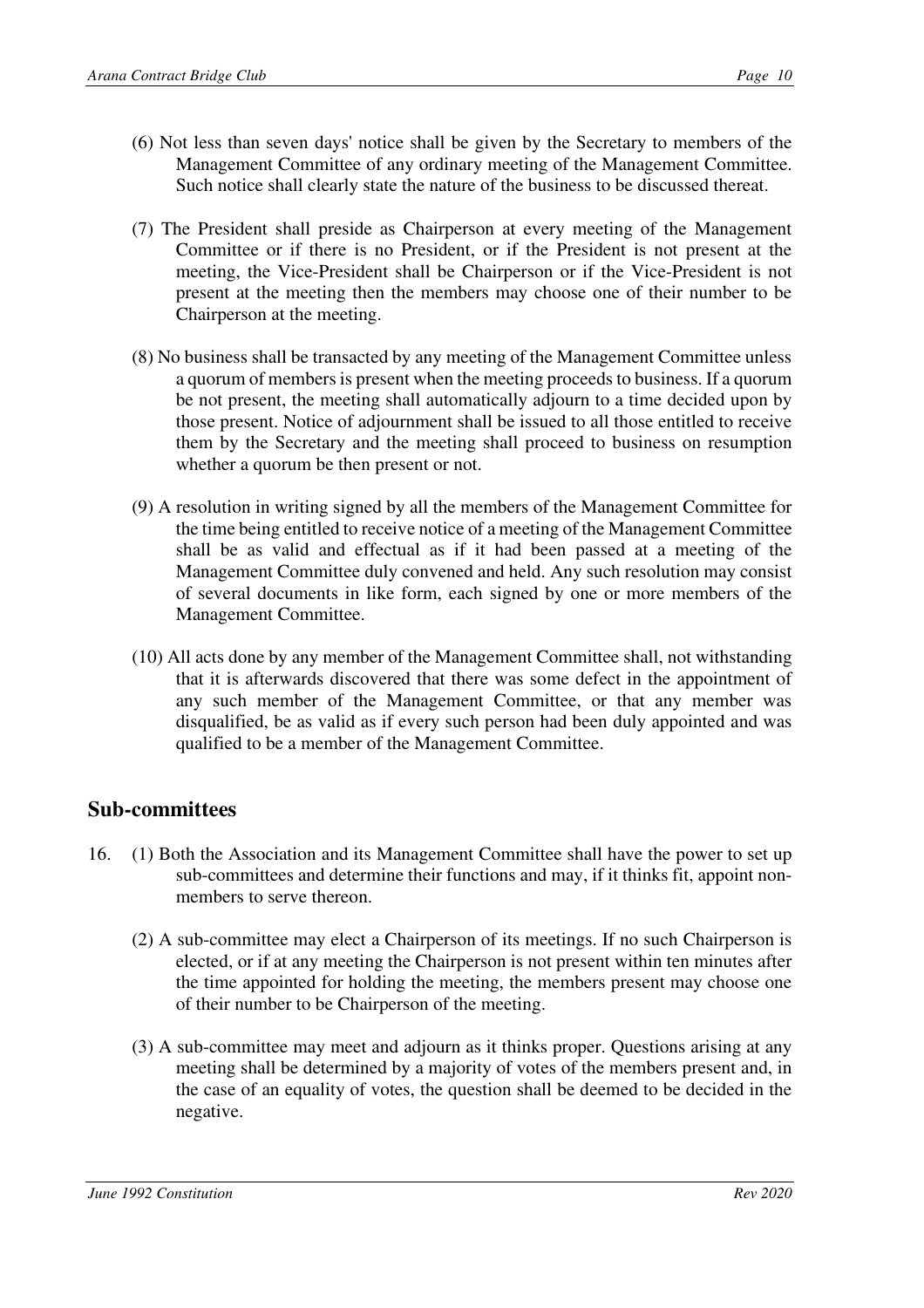- (4) No business shall be transacted by any meeting of a Sub-Committee unless a quorum of members is present when the meeting proceeds to business. If a quorum be not present, the meeting shall automatically adjourn to a time decided upon by those present. Notices of the adjournment shall be issued to all those entitled to receive them by the Secretary and the meeting shall proceed to business on resumption whether a quorum be then present or not.
- (5) At any meeting of a Sub-Committee, a quorum shall consist of a simple majority of the members appointed to the Sub-Committees.
- 17. All acts done by any member of the Sub-Committee or by any person acting as a member of the Sub-Committee shall, not withstanding that it is afterwards discovered that there was some defect in the appointment of any such member of the Sub-Committee or person acting as aforesaid, or that the Committee or any of them were disqualified, be as valid as if every such person had been duly appointed and was qualified to be a member of the Sub-Committee.

#### **Annual general or general meetings**

- 18. The first general meeting shall be held at such time, being not less than one month nor more than three months after the incorporation of the Association, and at such place as the Management Committee may determine.
- 19. (1) The annual general meeting shall be held within two months of the close of the financial year of the Association, as defined under Rule 29.
	- (2) The business to be transacted at every annual general meeting shall be:
		- (a) The receiving of the Management Committee's report and the statement of income and expenditure, assets and liabilities and mortgages, charges and securities affecting the property of the Association for the preceding financial year;
		- (b) The receiving of the auditor's report upon the books and accounts for the preceding financial year;
		- (c) The election of members of the Management Committee;
		- (d) The appointment of an auditor.
- 20. The Secretary shall convene a special general meeting:
	- (a) When directed to do so by the Management Committee; or
	- (b) On the requisition in writing signed by not less than one-third of the members presently on the Management Committee or not less than the number of ordinary members of the Association which equals double the number of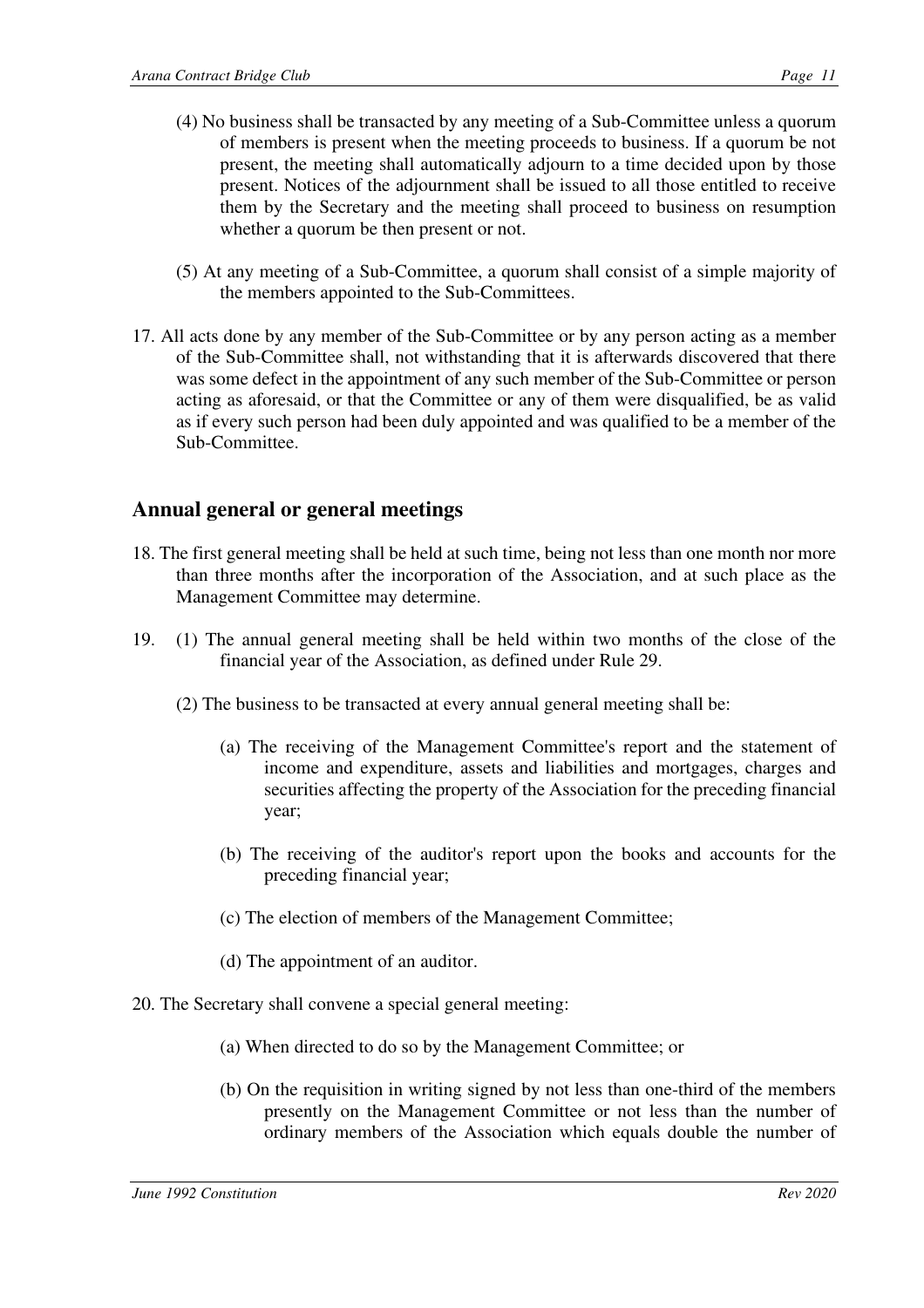members presently on the Management Committee plus one. Such requisition shall clearly state the reasons why such special general meeting is being convened and the nature of the business to be transacted thereat; or

- (c) On being given a notice in writing of an intention to appeal against the decision of the Management Committee to reject an application for membership or to terminate the membership of any person.
- 21. (1) At any general meeting the number of members required to constitute a quorum shall be double the number of members presently on the Management Committee plus one.
	- (2) No business shall be transacted at any general meeting unless a quorum of members is present at the time when the meeting proceeds to business. For the purposes of this rule "member" includes a person attending as a proxy.
- 22. (1) The Secretary shall convene all general meetings of the Association by giving not fewer that seven days' notice of any such meeting to the members of the Association.
	- (2) The manner by which such notice shall be given shall be determined by the Management Committee. Notice of a general meeting shall clearly state the nature of the business to be discussed thereat.
- 23. Unless otherwise provided by these rules, at every general meeting:
	- (1) The President shall preside as Chairperson, or if there is no President, or if he or she is not present within fifteen minutes after the time appointed for the holding of the meeting or is unwilling to act, the Vice-President shall be Chairperson or if the Vice-President is not present, or is unwilling to act then the members present shall elect one of their number to be the Chairperson of the meeting.
	- (2) The Chairperson shall maintain order and conduct the meeting in a proper and orderly manner.
	- (3) Every question, matter or resolution shall be decided by a majority of votes.
	- (4) In the case of an equality of votes the Chairperson shall have a second or casting vote, provided that no member shall be entitled to vote at any general meeting if his or her annual subscription is more than one month in arrears at the date of the meeting.
	- (5) The sense of all meetings shall, unless at least one fifth of members present call for a ballot or division be determined on the voices or a show of hands. Unless such a ballot or division is so demanded, a declaration by the Chairman that a resolution has on a show of hands been carried unanimously, carried by a particular majority, or lost, and an entry to that effect in the book of proceedings of the meeting shall be conclusive evidence of the fact.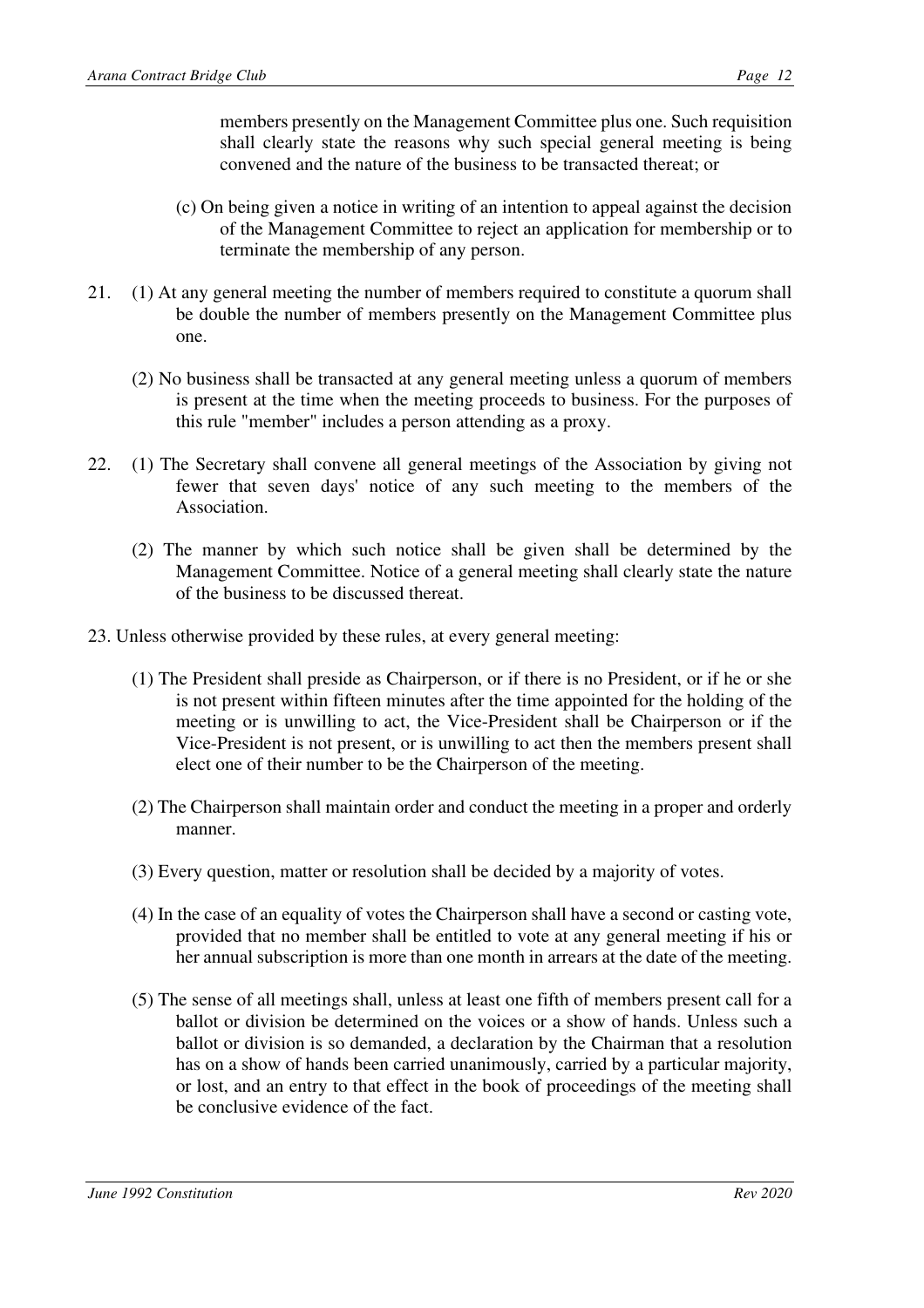- (7) The instrument appointing a proxy shall be in writing under the hand of the appointer. A proxy shall be a member of the Association. The instrument appointing a proxy shall be deemed to confer authority to demand or join in demanding a secret ballot.
- (8) The instrument appointing a proxy shall be in the following form or a form as near thereto as circumstances permit.

#### **ARANA CONTRACT BRIDGE CLUB INC**

#### **Appointment of Proxy**

|                                                                                        | being a member of the above named |
|----------------------------------------------------------------------------------------|-----------------------------------|
| association, hereby appoint                                                            |                                   |
| of                                                                                     | , as my proxy, to vote for me     |
| on my behalf at the annual/ general/ special meeting of the Association, to be held on |                                   |
| ___, and at any adjournment thereof.<br>the<br>day of                                  |                                   |

#### **Instructions to Proxy**

A. My votes in respect to the items of business appearing in resolution form on the notice of meeting, and referred to in Column A of the following table are as set out in Column B.

| Column A         | Column B      |
|------------------|---------------|
| Item of business | $Vote*$       |
| Item No          | For / Against |
| Item No          | For / Against |

(Delete For or Against as the case may be.)

\_\_\_\_\_\_\_\_\_\_\_\_\_\_\_\_\_\_\_\_\_\_\_\_\_\_\_\_\_\_\_\_\_\_\_\_\_\_\_\_\_\_\_\_\_\_\_\_\_\_\_\_\_\_\_\_\_\_\_\_\_\_\_\_\_\_\_\_

B. Other specific instructions (if any):

 $\frac{1}{2}$  , and the set of the set of the set of the set of the set of the set of the set of the set of the set of the set of the set of the set of the set of the set of the set of the set of the set of the set of the set

Signed

*June 1992 Constitution Rev 2020*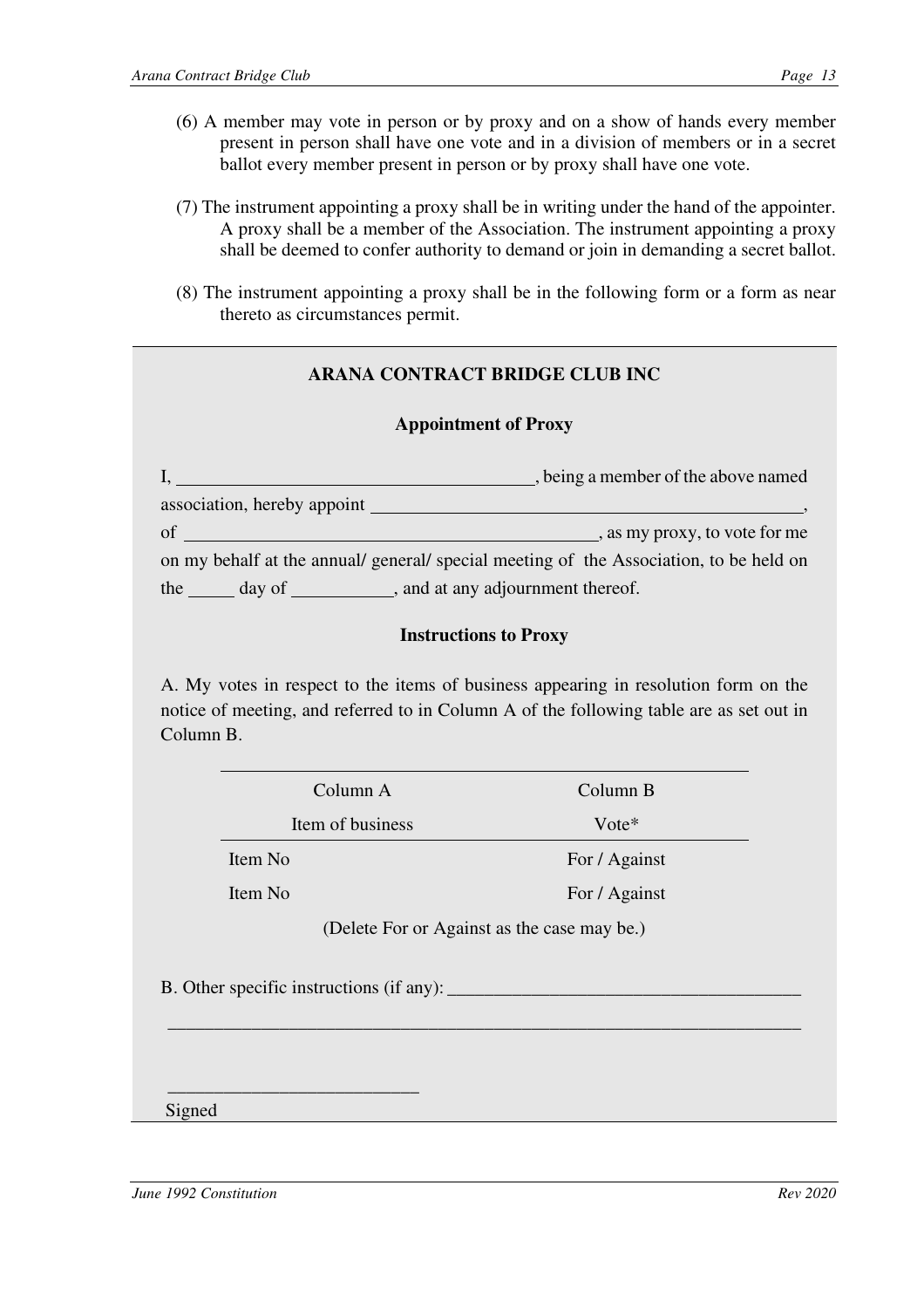- (9) The instrument appointing a proxy shall be deposited with the Secretary prior to the commencement of any meeting or adjourned meeting at which the person named in the instrument proposes to vote.
- (10) The Secretary shall cause full and accurate minutes of all questions, matters and resolutions and other proceedings of every meeting of the Management Committee and of every general meeting to be entered in a book to be open for inspection at all reasonable times by any financial member who previously applies to the Secretary for that inspection. For the purposes of ensuring the accuracy of the recording of such minutes, the minutes of every meeting of the Management Committee shall be signed by the Chairman of that meeting or the Chairman of the next succeeding meeting of the Management Committee verifying their accuracy. Similarly, the minutes of every general meeting shall be signed by the Chairman of that meeting or the Chairman of the next succeeding general meeting; Provided that the minutes of any annual general meeting shall be signed by the Chairman of that meeting or the Chairman of the next succeeding general meeting or annual general meeting.

### **By-laws**

24. The Management Committee may from time to time make, amend or repeal by-laws, not inconsistent with these rules, for the internal management of the Association and any bylaw may be set aside by a general meeting of members.

#### **Alteration of rules**

25. Subject to the provisions of the Associations Incorporations Act 1981, these rules may be amended, rescinded or added to from time to time by a special resolution carried at any general meeting, provided that no such amendment, rescission or addition shall be valid unless the same shall have been previously submitted to and approved by the Director-General, Department of Justice, Brisbane.

#### **Common seal**

26. The Management Committee shall provide for a Common Seal and for its safe custody. The Common Seal shall only be used by the authority of the Management Committee and every instrument to which the Seal is affixed shall be signed by a member of the Management Committee and shall be countersigned by the Secretary or by a second member of the Management Committee or by some other person appointed by the Management Committee for the purpose.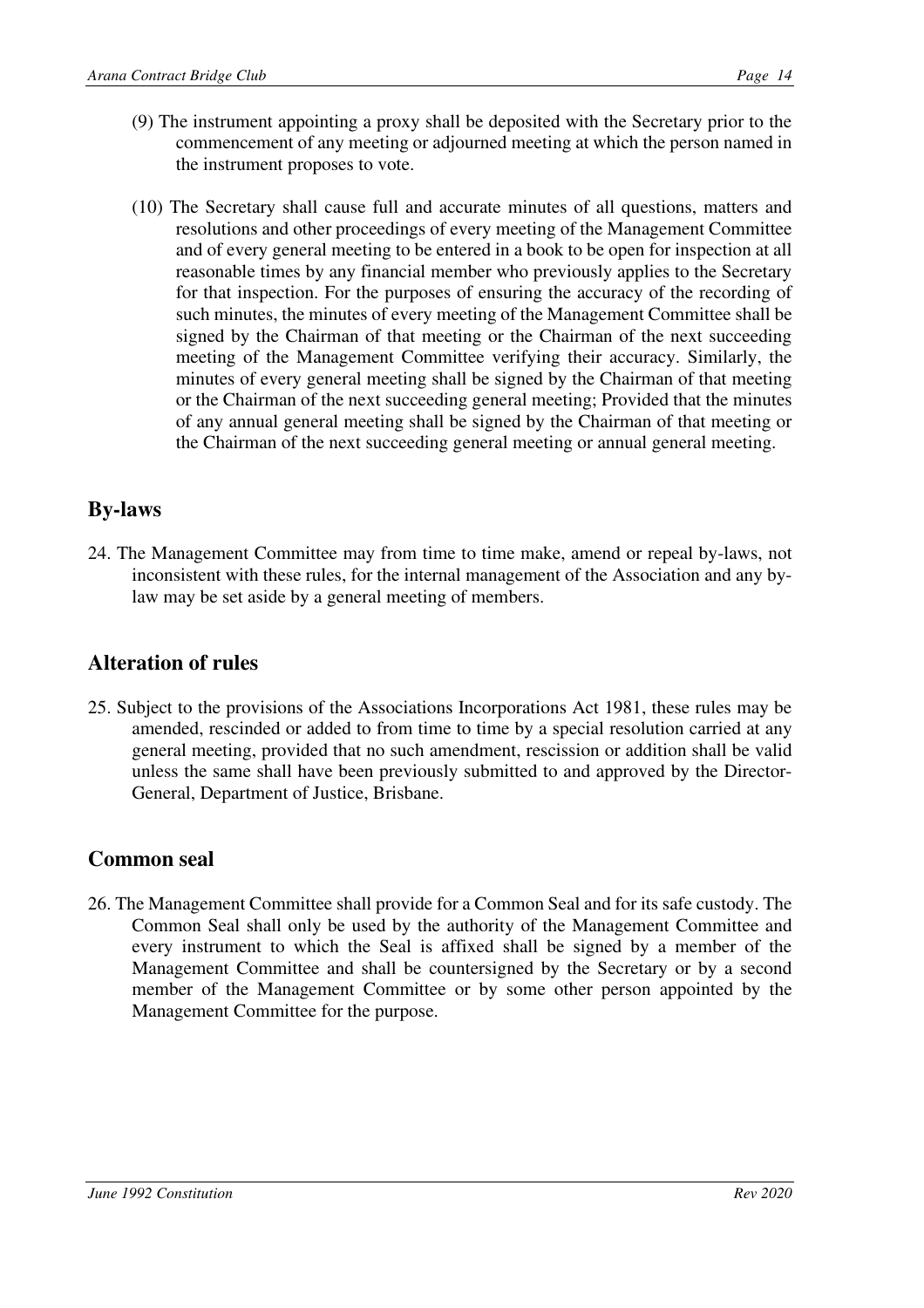#### **Funds and accounts**

- 27. (1) The funds of the Association shall be banked in the name of the Association in such bank as the Management Committee may from time to time direct.
	- (2) Proper books and accounts shall be kept and maintained either in written or printed form in the English language showing correctly the financial affairs of the Association and the particulars usually shown in books of a like nature.
	- (3) All monies shall be banked as soon as practicable after receipt thereof.
	- (4) All accounts shall be paid in accordance with such guidelines as may be determined by the Management Committee at committee meetings.
	- (5) Cheques shall be crossed "Not negotiable" except those in payment of wages, allowances or petty cash recoupments which may be open.
	- (6) The Management Committee shall determine the amount of petty cash which shall be kept on the imprest system.
	- (7) All expenditure shall be approved or ratified at a meeting of the Management Committee.
	- (8) As soon as practicable after the end of each financial year the Treasurer shall cause to be prepared a statement containing particulars of:
		- (a) The income and expenditure for the financial year just ended;
		- (b) The assets and liabilities and of all mortgages, charges and securities affecting the property of the Association at the close of that year.
	- (9) All such statements shall be examined by the auditor who shall present his report upon such audit to the Secretary prior to the holding of the annual general meeting next following the financial year in respect of which such audit was made.
	- (10) The income and property of the Association whensoever derived shall be used and applied solely in promotion of its objects and in the exercise of its powers as set out herein and no portion thereof shall be distributed, paid or transferred directly or indirectly by way of dividend, bonus or otherwise by way of profit to or amongst the members of the Association provided that nothing herein contained shall prevent the payment in good faith of interest to any such member in respect of moneys advanced by him or her to the Association or otherwise owing by the Association to him or her, or of remuneration to any officers or servants of the Association or to any member of the Association or other person in return for any services actually rendered to the Association provided further that nothing herein contained shall be construed so as to prevent the payment or repayment to any member of out of pocket expenses, money lent, reasonable and proper charges for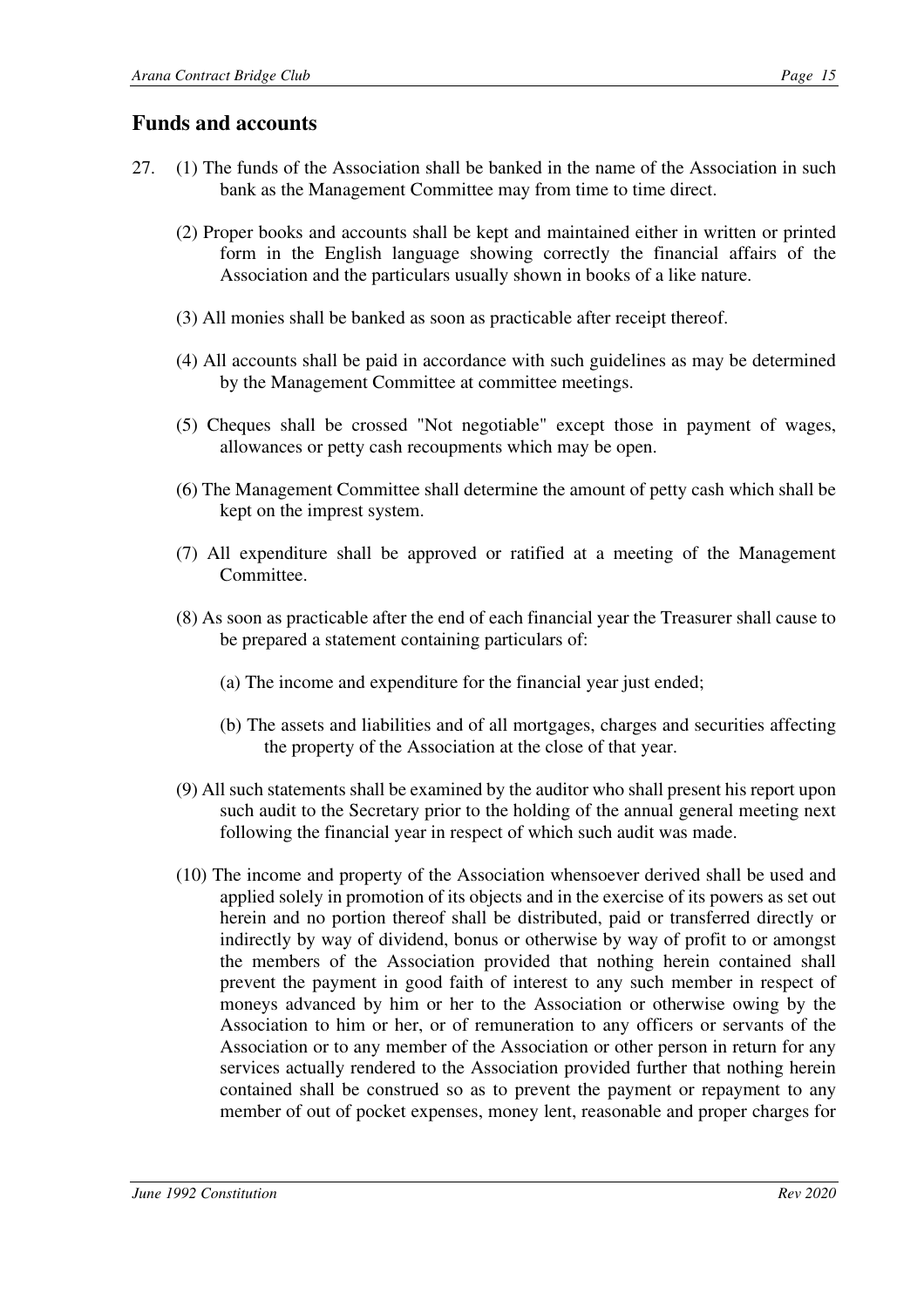goods hired by the Association or reasonable and proper rent for premises demised or let to the Association.

- (11) The Management Committee shall maintain a sinking fund for the purpose of provisioning the replacement of long term depreciable assets, more particularly described in "Sinking Fund Analysis Report" prepared by Mitchell Brandtman and dated 12 February 2002.
	- (a) The adequacy of provisioning for the fund should be reviewed by a qualified person no less frequency than at 5 yearly intervals. The next review is due in 2012.
	- (b) The Management Committee shall make contributions to the sinking fund at least twice yearly to ensure provisioning is adequate and in line with the latest sinking fund review.
	- (c) The Management Committee may withdraw funds from the sinking fund to cover the cost of replacement of any sinking fund asset, provided that future contributions to the sinking fund are adjusted to reflect replacement of any monies so withdrawn.
	- (d) Any withdrawal of funds from the sinking fund not for the specific replacement of a sinking fund asset may only be approved by a majority of members at an approved convened general meeting of the club. Such withdrawal would normally be restricted to a situation where the sinking fund was over provisioned.
- (12) The maximum amount that may be spent from General Account funds on any one item or project by the Management Committee is limited to \$35,000 (in 2019 dollars) excluding GST.
	- (a) Any item or project in access of this amount will require the approval by a majority of members at a properly convened general meeting.
	- (b) This approval limit may be adjusted annually to reflect the change in the official consumer price index.

#### **Documents**

28. The Management Committee shall provide for the safe custody of books, documents, instruments of title and securities of the Association.

#### **Financial year**

29. The financial year of the Association shall close on 31 December in each year.